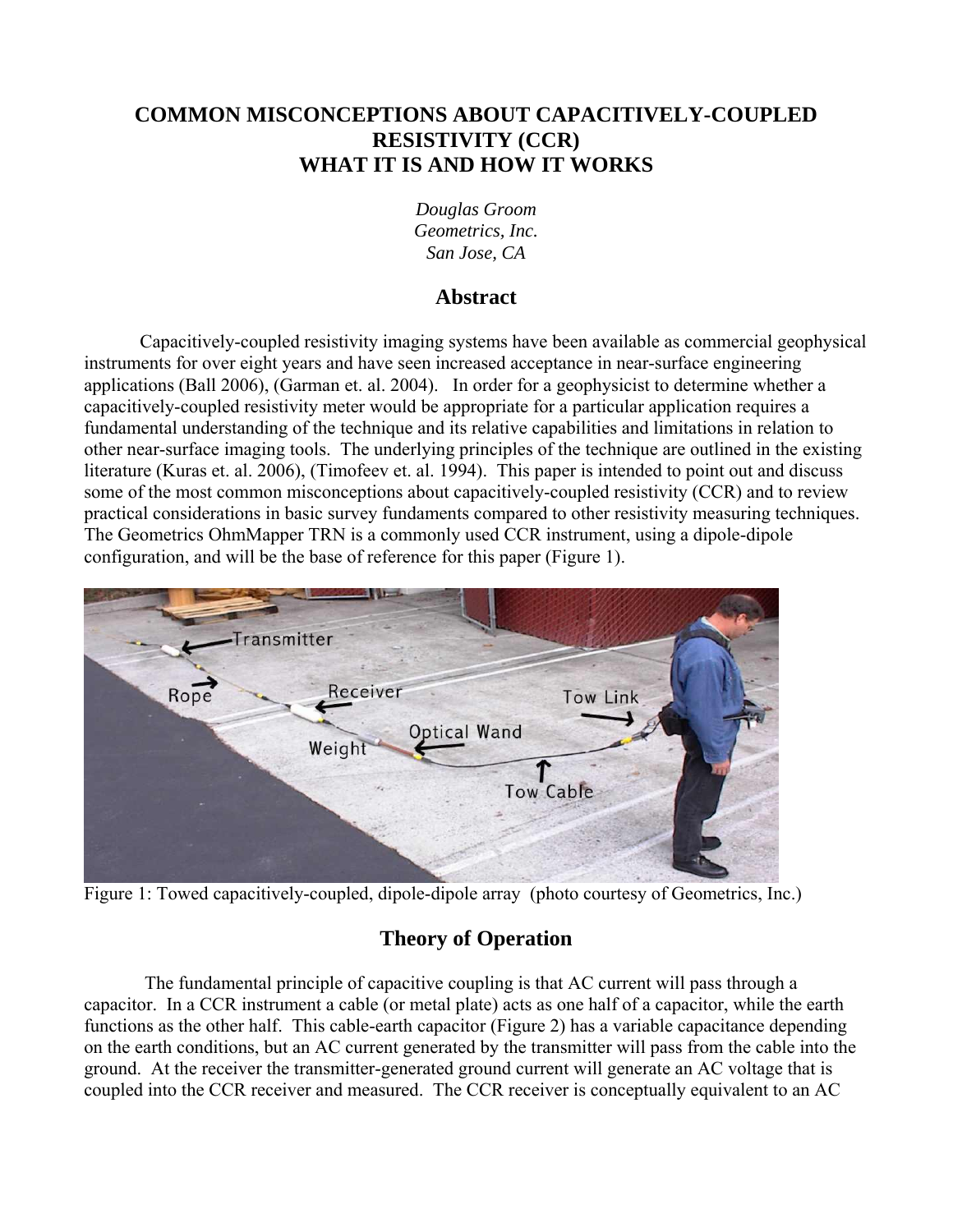Volt meter. In the OhmMapper the dipole cables are a shielded twisted-pair. The transmitter drives a 16.5 kHz signal onto the cable shield and that signal is "lost" to the ground through the capacitance of the cable.



Figure 2: Equivalence of the cable-ground capacitor to a traditional capacitor.

### *Is a CCR instrument an EM device?*

Under normal operating conditions the CCR technique is not regarded as an EM device. For example, the OhmMapper is a resistivity meter measuring electric fields only. The magnetic field can be ignored as long as the transmitter-receiver separation is within a skin depth. It is not factored into the measurement in the OhmMapper. . This doesn't mean that EM phenomena aren't present and aren't influencing the measurement. It simply means they can be safely ignored under the operating conditions of the OhmMapper. As long as the Tx-Rx separation is within one skin depth (  $503^* \sqrt{\rho/f}$ ) any errors introduced by EM effects can be assumed to be less than 2%, which is less than instrument and environmental measurement variability. This 2% number is based on theoretical calculations (see Millet) and practical observations of comparative CCR and galvanic results. EM effects here are considered to be the contribution of the quadrature (imaginary) component of the field. Standard measurement is of the in-phase (real) component. The quadrature component's affect on the calculated resistivity is negligible when the transmitter-receiver separation is less than one skin depth.

### *How is CCR similar to standard galvanic resistivity*

There are notable similarities between a standard galvanic resistivity meter (stakes in the ground) and a capacitively-coupled resistivity meter. In both, the depth of investigation is determined by the geometry of the array, not the signal frequency or the timing of the measurement. In both galvanic and capacitive resistivity the apparent resistivity is calculated using a geometric 'K' factor. That is, resistance is normalized to resistivity by a factor for the array type. The geometric factor for a DC,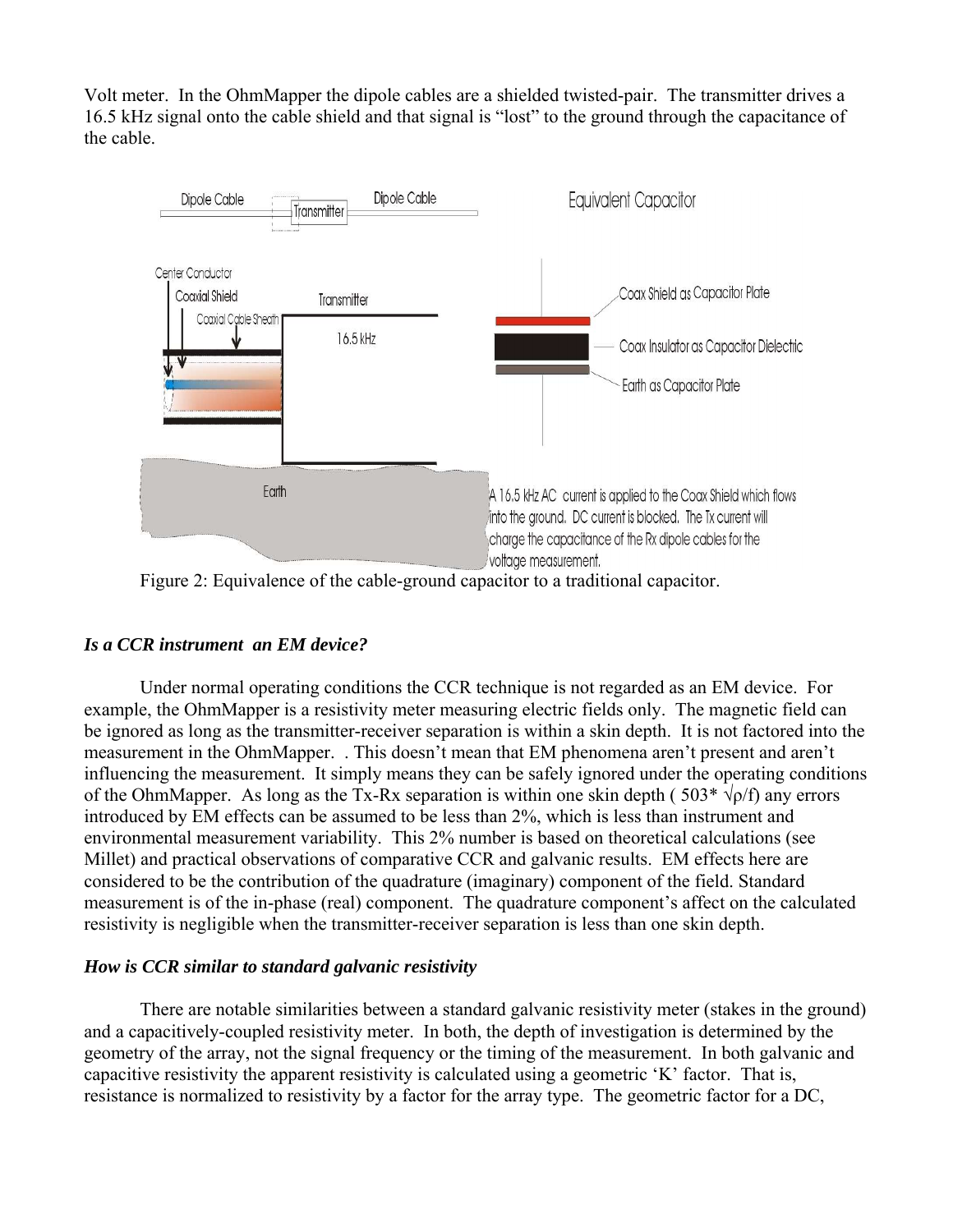galvanic, point-source measurement is considerably different from that of an AC, capacitive, line-source measurement, but both factors are derived from the same general principles. The standard galvanic dipole-dipole geometric factor is well known and can be found in many geophysical, electrical theory references (Telford et. al. 1990). The geometric factor for conversion of OhmMapper measurements to resistivity is given in Figure 3.

$$
\rho = K \cdot \Delta V / I
$$
\n
$$
\begin{array}{c}\n\hline\n\downarrow & R \\
\hline\n\downarrow & \downarrow \\
\hline\n\downarrow & \downarrow \\
\hline\n\downarrow & \downarrow \\
\hline\n\downarrow & \downarrow \\
\hline\n\downarrow & \downarrow \\
\hline\n\downarrow & \downarrow \\
\hline\n\downarrow & \downarrow \\
\hline\n\downarrow & \downarrow \\
\hline\n\downarrow & \downarrow \\
\hline\n\downarrow & \downarrow \\
\hline\n\downarrow & \downarrow \\
\hline\n\downarrow & \downarrow \\
\hline\n\downarrow & \downarrow \\
\hline\n\downarrow & \downarrow \\
\hline\n\downarrow & \downarrow \\
\hline\n\downarrow & \downarrow \\
\hline\n\downarrow & \downarrow \\
\hline\n\downarrow & \downarrow \\
\hline\n\downarrow & \downarrow \\
\hline\n\downarrow & \downarrow \\
\hline\n\downarrow & \downarrow \\
\hline\n\downarrow & \downarrow \\
\hline\n\downarrow & \downarrow \\
\hline\n\downarrow & \downarrow \\
\hline\n\downarrow & \downarrow \\
\hline\n\downarrow & \downarrow \\
\hline\n\downarrow & \downarrow \\
\hline\n\downarrow & \downarrow \\
\hline\n\downarrow & \downarrow \\
\hline\n\downarrow & \downarrow \\
\hline\n\downarrow & \downarrow \\
\hline\n\downarrow & \downarrow \\
\hline\n\downarrow & \downarrow \\
\hline\n\downarrow & \downarrow \\
\hline\n\downarrow & \downarrow \\
\hline\n\downarrow & \downarrow \\
\hline\n\downarrow & \downarrow \\
\hline\n\downarrow & \downarrow \\
\hline\n\downarrow & \downarrow \\
\hline\n\downarrow & \downarrow \\
\hline\n\downarrow & \downarrow \\
\hline\n\downarrow & \downarrow \\
\hline\n\downarrow & \downarrow \\
\hline\n\downarrow & \downarrow \\
\hline\n\downarrow & \downarrow \\
\hline\n\downarrow & \downarrow \\
\hline\n\downarrow & \downarrow \\
\hline\n\downarrow & \downarrow \\
\hline\n\downarrow & \downarrow \\
\hline\n\downarrow & \downarrow \\
\hline\n\downarrow & \downarrow \\
\hline\n\downarrow & \downarrow \\
\hline\n\downarrow & \downarrow \\
\hline\n\downarrow & \downarrow \\
\hline\n\downarrow & \downarrow \\
\hline\n\downarrow & \downarrow \\
\hline\n\downarrow & \downarrow \\
\hline\n\downarrow & \downarrow \\
\hline\n\downarrow & \downarrow \\
\hline\n\downarrow & \downarrow \\
\h
$$

$$
\frac{1}{K} = \frac{\Delta V}{\rho_o I} = \frac{1}{\pi} \int_{0}^{l_1} \int_{0}^{l_2} \frac{I(L_1)}{I_{(L_1=0)}} \frac{I(L_2)}{I_{(L_2=0)}} \frac{dL_1 dL_2}{R^3}
$$

$$
K = \frac{l\pi}{\ln\left[\left(\frac{b^2}{b^2 - 1}\right)^{2b} \left(\frac{b^2 + 2b}{(b+1)^2}\right)^{(b+2)} \left(\frac{b^2 - 2b}{(b-1)^2}\right)^{(b-2)}\right]}
$$
 where  $b = 2R/1$ 

Figure 3: Capacitive, AC, line-source, dipole-dipole geometric factor

#### *How is CCR different from a standard galvanic resistivity meter.*

There are also some significant differences between CCR and galvanic resistivity that should be taken into account when making a decision on what type of instrument should be applied to any specific job.

1. Galvanic resistivity uses a nominal DC current generated at the transmitter and DC voltage measurement at the receiver. There is often a low switching frequency, of 30 Hz or less, used to prevent polarization of the measurement electrodes and avoid amplifier distortion, but for all intensive purposes the transmitter current can be considered to be a DC current when compared to the higher frequencies of greater than 16,000 Hertz of a CCR system. Although both CCR and galvanic systems use alternating current the difference is that a CCR system typically uses orders of magnitude higher frequencies. There are advantages and disadvantages of both DC and AC measurements. On the positive side, capacitive AC measurements are generally immune to power-line and natural telluric interference because these currents are relatively low frequency AC currents and are not easily coupled into the CCR dipole cables. The CCR receiver can also narrowly band limit the measurement to look only at the CCR transmitter frequency and avoid telluric, power-line, and other signal sources, thus increasing noise immunity from lower-frequency and higher-frequency noise sources. On the negative side the transmitter-receiver separation needs to be within a skin depth of the transmitter frequency in order to avoid unwanted EM affects on the measurement. The OhmMapper uses a transmitter frequency of approximately 16.5 kHz. This will limit depth of investigation, especially on conductive ground where skin depth is less than on more resistive ground. The inverse of this is true for a galvanic resistivity meter. Although, under certain conditions, the quality of the measurement can be compromised by power line and telluric currents, the DC (or near DC) transmitter means the skin depth effect can be ignored in essentially all ground conditions. The exception to this is for very powerful galvanic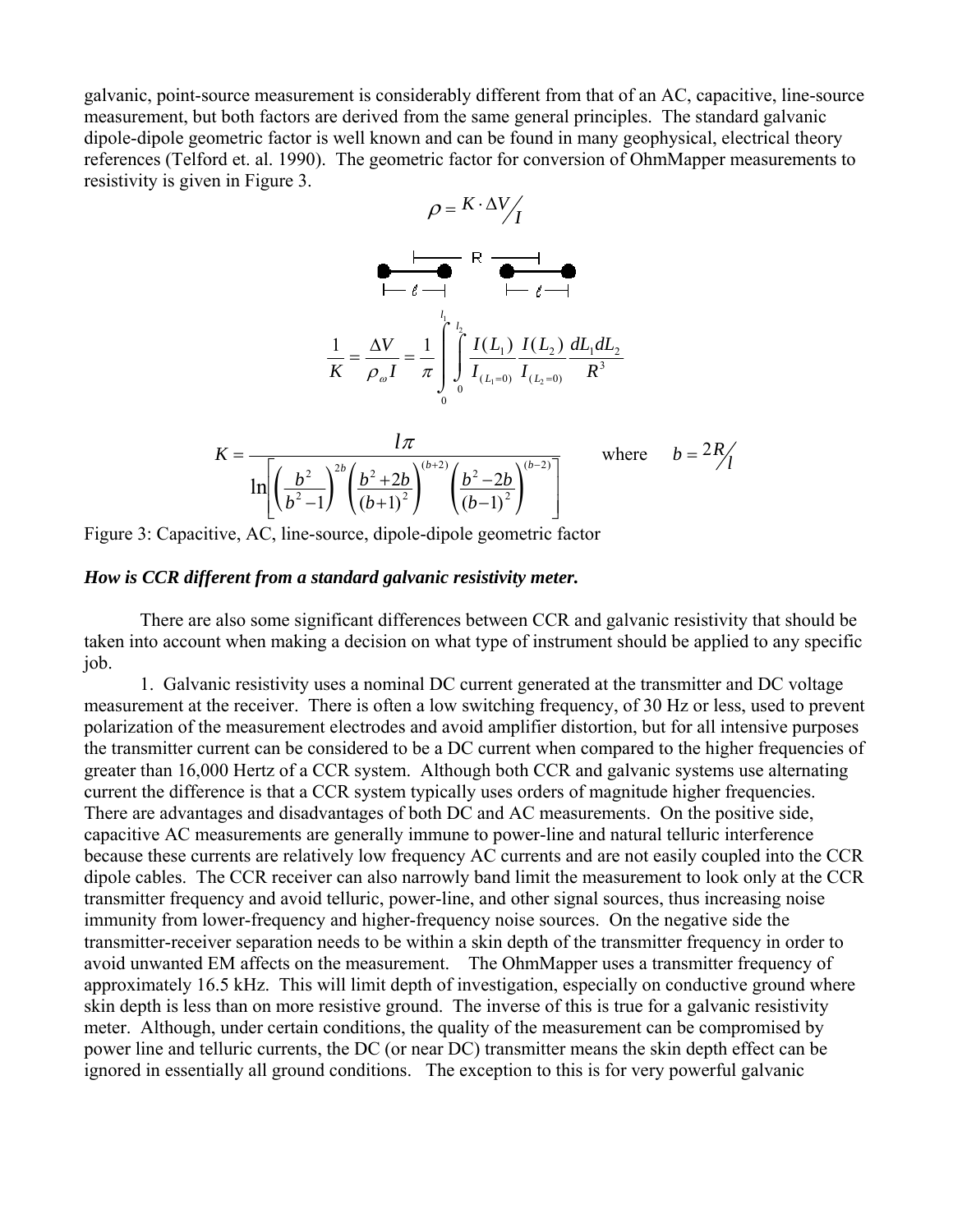resistivity/IP, long offset systems – they can be noticeably affected by EM effects caused by the lowfrequency AC waveforms they rely on.

 2. Galvanic resistivity measurements use point-source stakes for the dipoles whereas CCR uses line-source cables for dipoles. For galvanic measurements the current injection is at the point of the dipole stakes, and the measurement is at the point of the receiver stakes. CCR uses line-source cables for the dipoles, meaning that the current is coupled into the ground along the length of the transmitter dipole cables, and the voltage measurement is made along the length of the receiver cable. The total length of the CCR cable dipoles are treated as equivalent to the distance between the two stakes of a galvanic dipole. This equivalence is determined mathematically by the geometric factor used on the conversion of V/I to apparent resistivity.

#### **Survey technique as compared to multi-electrode galvanic resistivity survey**

The concepts of both a galvanic resistivity survey and a CCR survey are fundamentally the same. In both techniques the depth of investigation is determined by the total array length. Longer arrays provide greater depths of investigation. This is commonly translated into n-space where a dipole-dipole "n" of one is equivalent to a separation between the transmitter and receiver dipoles equal to the dipole length. For example, if the separation between the two transmitter stakes were 5 meters, and the distance from the end of the transmitter dipole to the beginning of the receiver dipole were 5 meters then the array is an "n = 1" array. An "n" of 2 would be a separation of twice the dipole length, an "n" of three is three times the dipole length, etc.. A galvanic, 2-D dipole-dipole resistivity survey is done by making successive measurements at  $n = 1$ ,  $n = 2$ , etc. with each measurement representing an apparent resistivity at a different depth. This provides a 1-D sounding. The transmitter location is then moved and the process is repeated at the new sounding position. This procedure will generate multiple 1-D soundings at several locations along a profile line to create a 2-D data set.

A towed CCR survey, on the other hand will generate a series of readings at a uniform depth as the transmitter-receiver array is towed along the profile line with a fixed separation between the transmitter and receiver. A second traverse can then be done with a greater n space to allow for a series of readings along the profile line at a greater depth. As additional traverses are done at different n spaces a 2-D data set is created. This process can be greatly sped up by towing an array of several receivers, each at a different n space from the transmitter, thus generating several different profile depths on the same traverse. Typical one-receiver and multiple-receiver arrays are pictured in Figures 4a and b.



Figure 4a: Single-receiver manually-towed array Figure 4b: Five-receiver vehicle-towed array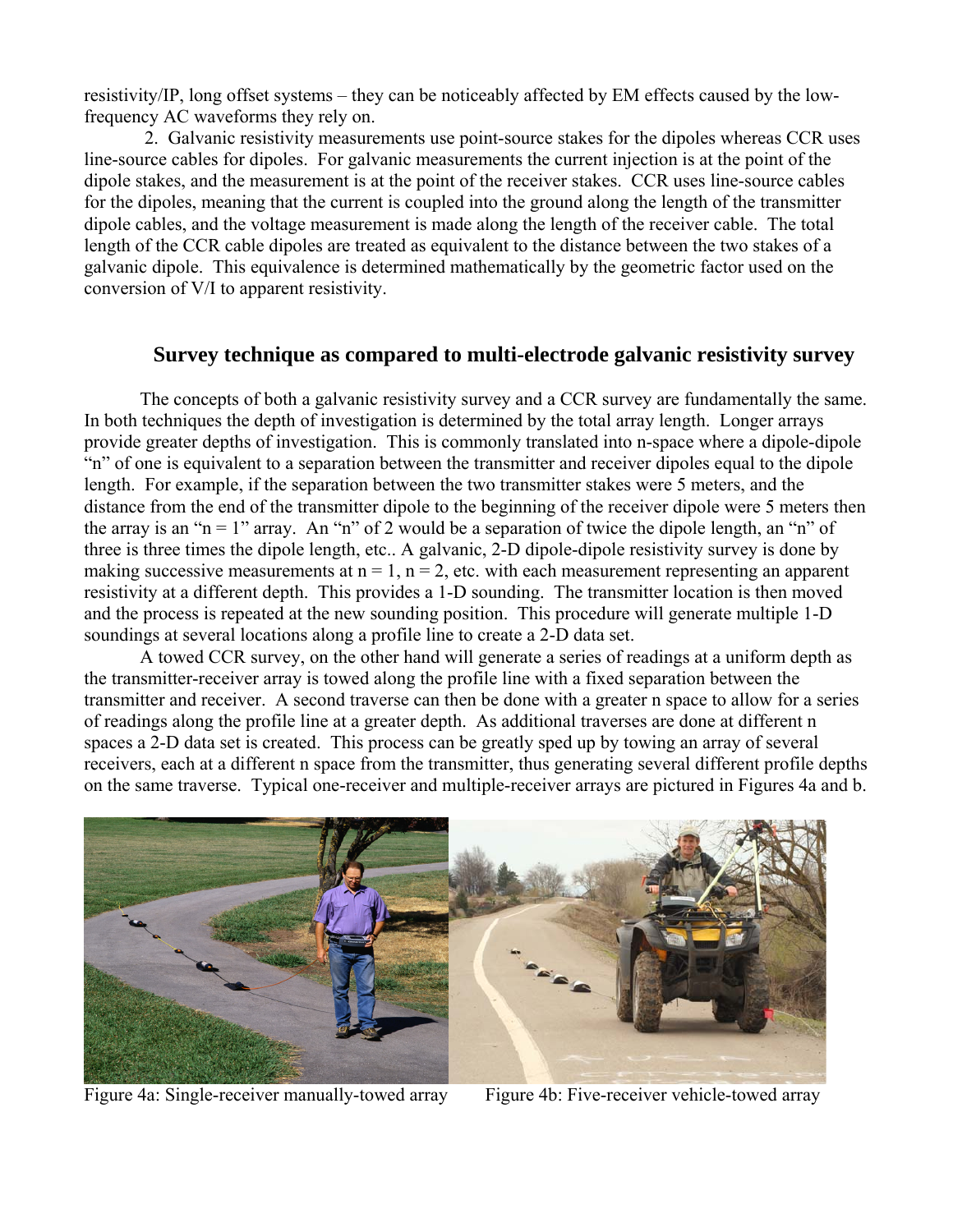In both galvanic and CCR surveys the depth of investigation is determined by the total length of the array (Tx dipole length + Rx dipole length + Distance between dipoles)

 $\left| \frac{\text{---}}{\text{---}}\right|$  $|\quad Tx \quad|$  separation  $|\quad Rx \quad|$ 

- For  $n \ge 3$  depth = total array length/5 (0.2L)
- For example if Tx=5m, separation = 30m, Rx=5m then depth=8m.  $(0.2 * 40m)$
- For n=1 depth = array length/7.2  $(0.14L)$
- For  $n=2$  depth = array length/5.7 (0.17L)

### **Practical considerations**

As in any technique there are many issues to take into consideration when making a decision to use one geophysical technique or another. Noise sources, soil type and other site conditions, target size and depth, and many other factors all come into play when evaluation the most appropriate tool for the job.

#### *Advantages and drawbacks of capacitively-couple resistivity ( OhmMapper)*

Noise sources play an important role in data quality. As mentioned earlier power lines and telluric currents tend to be noise sources in traditional galvanic resistivity but are not a major source of noise in a band-limited CCR system. Of course it is possible for a local transmitter to be in the frequency band of the transmitter (16.5 kHz in the case of the OhmMapper). If this occurs it would be a severe noise source, but if the receiver is narrowly band limited to only the transmitter frequency the odds of encountering an environmental noise source at the exact transmitter frequency is minimal. CCR is not affected by high contact-resistance problems since this is strictly a phenomenon resulting from poor contact between a point electrode and the ground. It is not a consideration in capacitive coupling. A different, but analogous, problem for CCR would be a dramatic reduction in the cable-toground capacitance such as would occur if the cable were to be lifted off the ground.

A common problem for both capacitive and galvanic resistivity would be the presence of a longlinear conductor along the profile line. For example a railroad track, metal gas pipeline, grounded metal fence, rebar, or other linear metal conductor parallel to the transmitter-receiver array would channel the transmitter current into the metal conductor such that the resistivity measurement would be unreliable. It is a simple Ohm's Law problem. Essentially all the current would flow in the metal and not the ground. The receiver is measuring voltage. Since V=IR and R is extremely low the resulting voltage is also extremely low to the point of being unmeasurable.

Since a CCR measurement is generally made while the array is being towed along the ground the speed of the tow vehicle is another consideration. The OhmMapper samples at 1 measurement per second. At a tow speed of 3.6 km/hour the ground is sampled every meter. Obviously, at 1.8 km/hour the measurement density is higher (every 50 centimeters), and at 7.2 km/hour it is coarser, at 2-meter sample intervals. Higher resolution and better target definition is provided by slower survey speeds. The recommended survey speed of the OhmMapper is less than 5 km/hour.